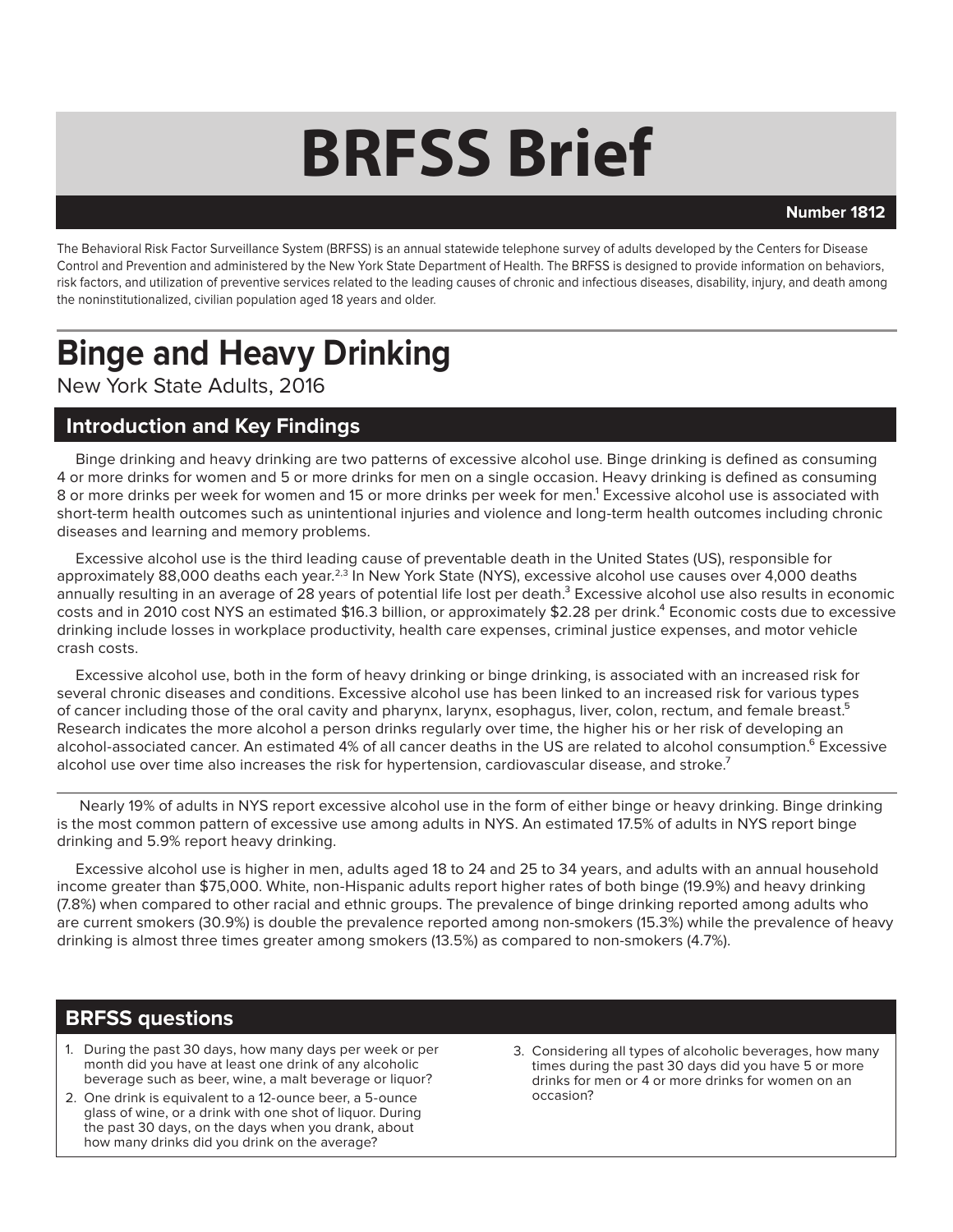## **Figure 1. Prevalence of binge drinking among US and NYS adults by survey year, BRFSS 2011-2016**



\*Median percent; includes data from all 50 states and the District of Columbia.

#### **Figure 2. Prevalence of heavy drinking among US and NYS adults by survey year, BRFSS 2011-2016**



\*Median percent; includes data from all 50 states and the District of Columbia.



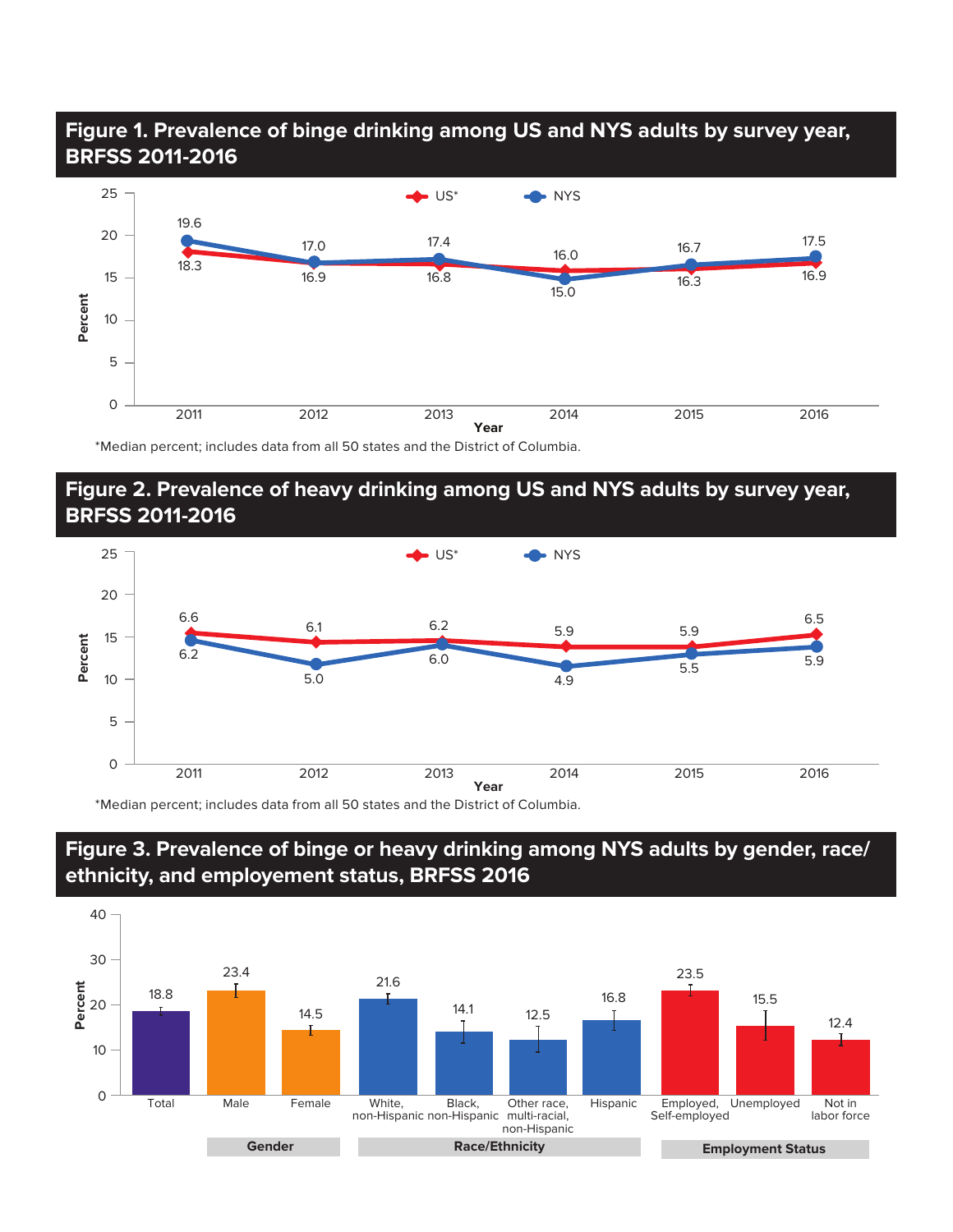# **Prevalence of binge or heavy drinking by select demographic groups in NYS, BRFSS 2016**

|                                         | <b>Binge or Heavy Drinking<sup>a</sup></b> |               | <b>Binge Drinking</b> |               | <b>Heavy Drinking</b> |               |
|-----------------------------------------|--------------------------------------------|---------------|-----------------------|---------------|-----------------------|---------------|
|                                         | $%$ <sub>b</sub>                           | 95% Clb       | $%$ <sub>b</sub>      | 95% CIb       | $%$ <sub>b</sub>      | 95% CIb       |
| <b>Total NYS</b> [N=34,190]             | 18.8                                       | 17.9-19.7     | 17.5                  | 16.6-18.4     | 5.9                   | $5.4 - 6.5$   |
| <b>Region</b>                           |                                            |               |                       |               |                       |               |
| Rest of State (NYS excluding NYC)       | 18.9                                       | 17.8-20.0     | 17.7                  | 16.6-18.8     | 6.5                   | $5.7 - 7.2$   |
| New York City                           | 18.5                                       | 17.0-20.0     | 17.3                  | 15.8-18.8     | 5.2                   | $4.4 - 6.1$   |
| <b>Sex</b>                              |                                            |               |                       |               |                       |               |
| Male                                    | 23.4                                       | 22.0-24.9     | 22.7                  | 21.3-24.1     | 6.4                   | $5.5 - 7.2$   |
| Female                                  | 14.5                                       | 13.4-15.6     | 12.8                  | 11.8-13.9     | 5.5                   | $4.9 - 6.2$   |
| <b>Race, Ethnicity</b>                  |                                            |               |                       |               |                       |               |
| White, non-Hispanic                     | 21.6                                       | 20.4-22.7     | 19.9                  | 18.7-21.0     | 7.8                   | $7.0 - 8.6$   |
| Black, non-Hispanic                     | 14.1                                       | 11.6-16.7     | 13.0                  | $10.5 - 15.5$ | 4.7                   | $3.1 - 6.4$   |
| Other race or multiracial, non-Hispanic | 12.5                                       | $9.6 - 15.4$  | 12.3                  | $9.5 - 15.2$  | 1.5                   | $0.8 - 2.1$   |
| Hispanic                                | 16.8                                       | 14.6-18.9     | 16.4                  | 14.2-18.5     | 3.3                   | $2.4 - 4.2$   |
| Age                                     |                                            |               |                       |               |                       |               |
| 18-24                                   | 25.8                                       | 22.3-29.3     | 25.4                  | 21.9-28.8     | 6.7                   | $4.4 - 8.9$   |
| 25-34                                   | 29.5                                       | 26.9-32.1     | 28.5                  | 26.0-31.1     | 8.5                   | $6.8 - 10.1$  |
| 35-44                                   | 21.2                                       | 18.8-23.5     | 20.3                  | 18.0-22.6     | 5.6                   | $4.5 - 6.8$   |
| 45-54                                   | 18.4                                       | 16.4-20.4     | 17.7                  | 15.7-19.7     | 5.4                   | $4.3 - 6.5$   |
| 55-64                                   | 14.0                                       | 12.3-15.6     | 11.8                  | $10.3 - 13.4$ | 5.9                   | $4.9 - 6.9$   |
| $65+$                                   | 7.7                                        | $6.6 - 8.9$   | 5.8                   | $4.7 - 6.9$   | 3.9                   | $3.1 - 4.6$   |
| <b>Educational Attainment</b>           |                                            |               |                       |               |                       |               |
| Less than high school                   | 14.4                                       | $11.8 - 17.1$ | 13.9                  | $11.3 - 16.5$ | 4.0                   | $2.3 - 5.8$   |
| High school or GED                      | 17.3                                       | 15.6-19.0     | 16.3                  | 14.6-18.0     | 5.9                   | $4.9 - 6.9$   |
| Some post-high school                   | 19.4                                       | 17.5-21.2     | 18.1                  | 16.3-19.9     | 6.0                   | $4.8 - 7.1$   |
| College graduate                        | 21.2                                       | 19.8-22.7     | 19.6                  | 18.2-21.0     | 6.8                   | $6.0 - 7.7$   |
| <b>Annual Household Income</b>          |                                            |               |                       |               |                       |               |
| Less than \$25,000                      | 15.9                                       | 14.1-17.6     | 15.0                  | 13.3-16.7     | 4.7                   | $3.6 - 5.7$   |
| \$25,000-\$34,999                       | 15.7                                       | 12.9-18.6     | 14.7                  | 11.9-17.6     | 4.2                   | $3.0 - 5.3$   |
| \$35,000-\$49,999                       | 19.7                                       | 16.9-22.5     | 18.0                  | 15.3-20.8     | 7.0                   | $5.2 - 8.8$   |
| \$50,000-\$74,999                       | 21.3                                       | 18.7-23.9     | 20.2                  | 17.6-22.8     | 5.7                   | $4.5 - 7.0$   |
| \$75,000 or more                        | 23.7                                       | 22.0-25.4     | 22.1                  | 20.4-23.8     | 8.3                   | $7.2 - 9.5$   |
| Missing <sup>c</sup>                    | 11.4                                       | $9.4 - 13.4$  | 10.5                  | $8.5 - 12.4$  | 3.2                   | $2.1 - 4.3$   |
| <b>Employment Status</b>                |                                            |               |                       |               |                       |               |
| Employed/self-employed                  | 23.5                                       | 22.2-24.8     | 22.3                  | 21.0-23.6     | 7.6                   | $6.8 - 8.5$   |
| Unemployed                              | 15.5                                       | 12.2-18.8     | 14.4                  | 11.2-17.6     | 4.6                   | $3.0 - 6.2$   |
| Not in labor force                      | 12.4                                       | $11.1 - 13.7$ | 11.2                  | $9.9 - 12.4$  | 3.7                   | $3.0 - 4.4$   |
| <b>Health Coverage</b>                  |                                            |               |                       |               |                       |               |
| Private insurance                       | 21.3                                       | 20.0-22.7     | 20.2                  | 18.8-21.5     | 7.1                   | $6.2 - 7.9$   |
| Medicare                                | 8.7                                        | $7.3 - 10.1$  | 7.1                   | $5.8 - 8.3$   | 3.8                   | $3.0 - 4.7$   |
| Medicaid                                | 14.7                                       | 12.3-17.1     | 13.8                  | 11.5-16.1     | 4.6                   | $3.2 - 6.0$   |
| Other insurance <sup>d</sup>            | 22.3                                       | 17.3-27.3     | 20.5                  | 15.6-25.4     | 8.5                   | $5.1 - 11.8$  |
| No insurance                            | 19.8                                       | 16.7-22.8     | 18.6                  | 15.6-21.6     | 4.2                   | $3.0 - 5.4$   |
| <b>Disability Status®</b>               |                                            |               |                       |               |                       |               |
| Yes                                     | 14.8                                       | 13.1-16.5     | 13.5                  | 11.8-15.1     | 5.4                   | $4.3 - 6.5$   |
| No                                      | 20.0                                       | 18.9-21.0     | 18.8                  | 17.7-19.8     | 6.1                   | $5.5 - 6.8$   |
| Poor Mental Health <sup>f</sup>         |                                            |               |                       |               |                       |               |
| Yes                                     | 21.0                                       | 18.1-23.9     | 19.8                  | 17.0-22.7     | 8.6                   | $6.5 - 10.6$  |
| No                                      | 18.7                                       | 17.7-19.6     | 17.5                  | 16.5-18.4     | 5.7                   | $5.1 - 6.2$   |
| <b>Current Smoker<sup>9</sup></b>       |                                            |               |                       |               |                       |               |
| Yes                                     | 32.7                                       | 29.9-35.6     | 30.9                  | 28.1-33.8     | 13.5                  | $11.2 - 15.7$ |
| No                                      | 16.4                                       | 15.5-17.4     | 15.3                  | 14.4-16.2     | 4.7                   | $4.2 - 5.2$   |

<sup>a</sup> Respondents who report either binge or heavy drinking.

b %= Weighted percentage; 95% CI= 95% confidence interval.<br><sup>c</sup> "Missing" category included because more than 10% of the sample did not report income.<br><sup>d</sup> Includes TRICARE, VA/Military, and Indian Health Services.<br><sup>e</sup> Resp